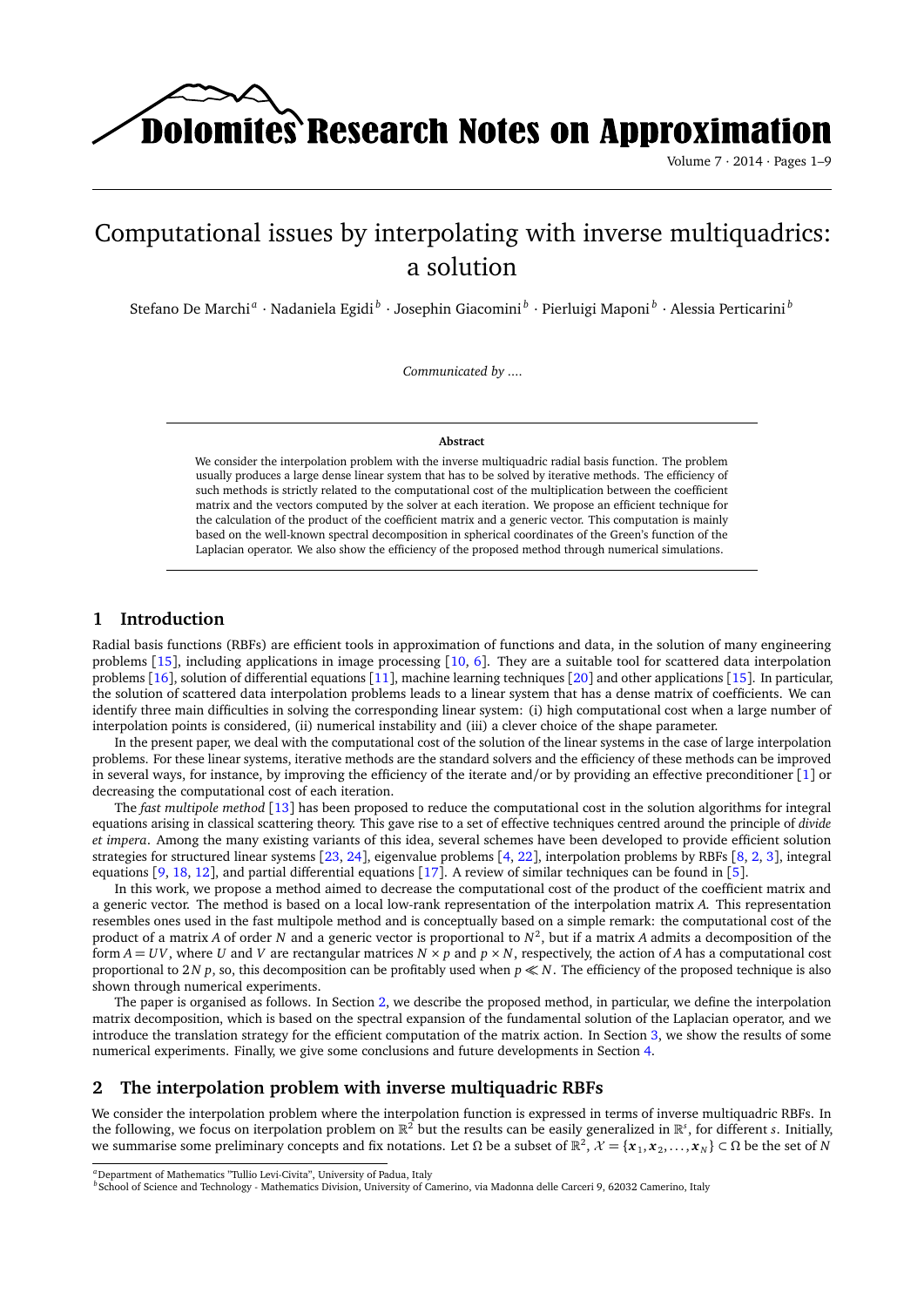

<span id="page-1-0"></span>
$$
f(\mathbf{x}_i) = f_i, \qquad i = 1, 2, ..., N. \tag{1}
$$

Given a RBF defined through  $\phi$  :  $[0,\infty) \to \mathbb{R}$ ,  $\phi(r_j) = \phi(||x - y_j||)$  for  $r_j = ||x - y_j||$ , the interpolation problem consists in finding the approximation function  $P_f(\bm{x})$  as follows

$$
P_f(x) = \sum_{j=1}^{N} c_j \phi(||x - y_j||), \qquad x \in \Omega,
$$
\n(2)

where  $||\cdot||$  is the Euclidean norm,  $y_j$ ,  $j = 1, ..., N$ , are the centres of the RBFs and coincide with the data sites  $y_j = x_j$ , and  $c_j$ ,  $j = 1, \ldots, N$ , are unknown coefficients. We want to determine these unknowns in such a way that:

$$
P_f(x_i) = f_i, \qquad i = 1, 2, ..., N. \tag{3}
$$

In order to compute  $P_f$  in [\(2\)](#page-1-0), we have to solve the system of linear equations [\(3\)](#page-1-1) which has the form:

<span id="page-1-2"></span><span id="page-1-1"></span>
$$
A\mathbf{c} = \mathbf{f},\tag{4}
$$

where the interpolation matrix A has entries  $a_{ij} = \phi(||x_i - y_j||)$ ,  $i, j = 1,..., N$ ,  $\mathbf{c} = (c_1,...,c_N)^T$  is the unknown coefficient vector, and  $\mathbf{f} = (f_1, \dots, f_N)^T$  is the known term given by the interpolation condition [\(3\)](#page-1-1).

The linear system [\(4\)](#page-1-2) has a dense coefficients matrix, moreover, for large values of *N* direct methods usually cannot be used to calculate its numerical solution due to the memory and CPU-time resources required. Thus, iterative methods remain the unique numerical alternative for dealing with such kind of linear systems. In general, the efficiency of such methods depends on the spectral and sparsity properties of the coefficient matrix. The former usually influence the number of iterations required to achieve a given accuracy in the numerical solution, while the latter influence the computational cost of each iteration, which is strictly dependent on the iterative method considered but, for large dense linear systems, most of this cost is due to the computation of the product of the corresponding coefficient matrix and the generic tentative solution. We point out that, from standard arguments on numerical linear algebra, the computational cost of this matrix-vector product is proportional to  $N^2$ , when *N* is the order of the matrix, so we need to supply a more efficient technique for this computation.

For the description of the proposed method, we consider the interpolation problem in  $\mathbb{R}^2$  with inverse multiquadric (IMQ-) RBFs, even if, this study can be extended to other families of RBFs and in other dimensions. More precisely, let  $y \in \mathbb{R}^2$  be the center of the IMQ-RBFs,  $x \in \mathbb{R}^2$ , and let  $t \in \mathbb{R}$  be the shape parameter, we consider:

<span id="page-1-6"></span>
$$
\phi(||x - y||) = \frac{1}{\sqrt{t^2 + ||x - y||^2}}.
$$
\n(5)

In the following sections, we introduce the proposed technique. In particular, in Section [2.1,](#page-1-3) we present the spectral expansion in spherical coordinates of the Green's function of the Laplacian operator and its use in the local decomposition of the matrix *A*. In Section [2.2,](#page-2-0) we discuss the translation strategy for the efficient computation of the product of the matrix *A* and a generic vector. Then, in Section [2.3,](#page-4-0) we analyse the computational cost of the proposed technique.

### <span id="page-1-3"></span>**2.1 The Green's function of the Laplacian operator**

The Green's function,  $G(x; y)$ , of a linear differential operator *L* is a solution of the equation  $LG(x; y) = \delta(x - y)$ , where  $\delta$  is the Dirac delta. From standard arguments, we have that

<span id="page-1-4"></span>
$$
G(X; Y) = \frac{1}{||X - Y||}, \qquad X, Y \in \mathbb{R}^{3}, X \neq Y,
$$
\n(6)

is the Green's function of the Laplacian operator  $L = \Delta [7]$  $L = \Delta [7]$  $L = \Delta [7]$ , moreover,  $G(X;Y)$  has a well-known spectral decomposition in spherical coordinates. In particular if  $(\rho_x,\theta_x,\omega_x)$ ,  $(\rho_y,\theta_y,\omega_y)$  denote the spherical coordinates of X and Y, respectively, where  $\rho_x, \rho_y \in [0, +\infty), \theta_x, \theta_y \in [0, \pi], \omega_x, \omega_y \in [0, 2\pi)$ , we have the following spectral expansion of  $G(X;Y)$  when  $\rho_x \neq \rho_y$ 

$$
G(X;Y) = \sum_{n=0}^{\infty} \sum_{m=0}^{n} \epsilon_m \frac{(n-m)!}{(n+m)!} P_n^m \left(\cos \theta_y\right) P_n^m \left(\cos \theta_x\right) \cdot \cos\left(m(\omega_x - \omega_y)\right) \begin{cases} \rho_x^n / \rho_y^{n+1}, & \text{if } \rho_y > \rho_x, \\ \rho_y^n / \rho_x^{n+1}, & \text{if } \rho_x > \rho_y, \end{cases}
$$
(7)

where  $\epsilon_m$  is the Neumann factor, that is  $\epsilon_0 = 1$ ,  $\epsilon_m = 2$ ,  $m > 0$ , and  $P_n^m$  is the associated Legendre function of order *m* and degree *n*, see [[19](#page-8-7)] for more details. Furthermore, in a practical application of [\(7\)](#page-1-4), we have to consider the truncated series, that is

<span id="page-1-5"></span>
$$
G(X;Y) \approx \sum_{n=0}^{M} \sum_{m=0}^{n} \epsilon_m \frac{(n-m)!}{(n+m)!} P_n^m \left(\cos \theta_y\right) P_n^m \left(\cos \theta_x\right) \cdot \cos\left(m(\omega_x - \omega_y)\right) \begin{cases} \rho_x^n / \rho_y^{n+1}, & \text{if } \rho_y > \rho_x, \\ \rho_y^n / \rho_x^{n+1}, & \text{if } \rho_x > \rho_y, \end{cases} \tag{8}
$$

where  $M \in \mathbb{N}$  is the truncation parameter for the index *n* in [\(7\)](#page-1-4). The accuracy of approximation [\(8\)](#page-1-5) strongly depends on the particular choice of  $X, Y \in \mathbb{R}^3$ . In particular, it depends on the ratio between  $\rho_y$  and  $\rho_x$ , as stated in the following theorem.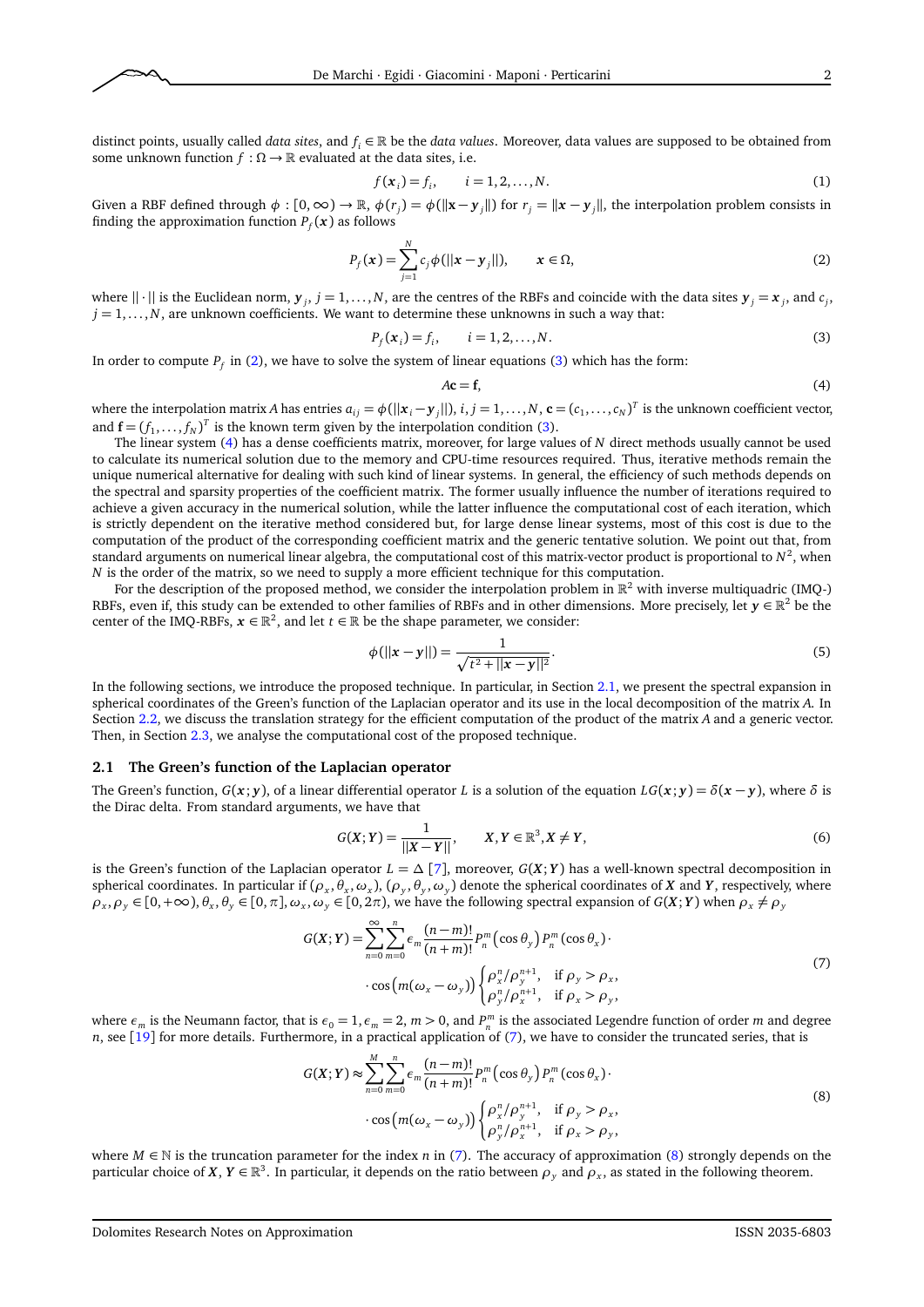

<span id="page-2-1"></span>**Theorem 2.1.** *Let*  $X, Y \in \mathbb{R}^3$  *be such that*  $\rho_y < \rho_x$  *and let*  $r = \frac{\rho_y}{\rho_y}$  $\frac{D}{\rho_x}$ . For the absolute error E in the truncated series [\(8\)](#page-1-5), that is

$$
E(X,Y) = \left| G(X;Y) - \sum_{n=0}^{M} \sum_{m=0}^{n} \epsilon_m \frac{(n-m)!}{(n+m)!} P_n^m(\cos \theta_y) P_n^m(\cos \theta_x) \cos \left( m(\omega_x - \omega_y) \right) \frac{1}{\rho_x} r^n \right|,
$$

*we have the following bound*

 $E(X, Y) \leq \frac{1}{2}$ *ρx r M*+1  $\overline{(1-r)}$ .  $(9)$ 

*Proof.* Let  $\alpha$  be the angle between  $X$  and  $Y$ , we have:

$$
E(X,Y) = \left| \sum_{n=M+1}^{\infty} \sum_{m=0}^{n} \epsilon_m \frac{(n-m)!}{(n+m)!} P_n^m(\cos \theta_y) P_n^m(\cos \theta_x) \cos \left( m(\omega_x - \omega_y) \right) \frac{1}{\rho_x} r^n \right|
$$
  
= 
$$
\left| \frac{1}{\rho_x} \sum_{n=M+1}^{\infty} P_n(\cos \alpha) r^n \right| \leq \frac{1}{\rho_x} \sum_{n=M+1}^{\infty} \left| P_n(\cos \alpha) \right| r^n \leq \frac{1}{\rho_x} \sum_{n=M+1}^{\infty} r^n =
$$
  
= 
$$
\frac{1}{\rho_x} \left( \sum_{n=0}^{\infty} r^n - \sum_{n=0}^{M} r^n \right) = \frac{1}{\rho_x} \left( \frac{1}{1-r} - \frac{1-r^{M+1}}{1-r} \right) = \frac{1}{\rho_x} \frac{r^{M+1}}{1-r}
$$
 (10)

where *P<sup>n</sup>* is the Legendre polynomial of degree *n* and the second equality holds because

$$
P_n(\cos\alpha) = \sum_{m=0}^n \epsilon_m \frac{(n-m)!}{(n+m)!} P_n^m(\cos\theta_y) P_n^m(\cos\theta_x) \cos\big(m(\omega_x - \omega_y)\big),
$$

see [[19,](#page-8-7) Formula (10.3.38)] for more details, and the last inequality holds because  $|P_n(x)| \le 1$  for all  $|x| \le 1$  [[21,](#page-8-8) Formula (28.35)].

We note that a similar theorem holds in the case  $\rho_x < \rho_y$  and  $r = \frac{\rho_x}{g}$  $\frac{P_{\perp}}{P_{\gamma}}$ . As a consequence of Theorem [2.1,](#page-2-1) we have that the series in [\(7\)](#page-1-4) converges uniformly on every compact set of the domain ||*X*|| *>* ||*Y*|| or on the domain ||*X*|| *<* ||*Y*||. In Figure [1,](#page-2-2) we report the result of a numerical experiment showing that, when *X* is sufficiently far from *Y*, formula [\(8\)](#page-1-5) is accurate even with moderate values of *M*, while it produces large errors when  $||X|| ≈ ||Y||$ , even if a large truncation index *M* is used. More precisely, in Figure [1,](#page-2-2)  $\rho_x \in \left[\frac{11}{10}\right]$  $\left[\frac{11}{10}, 21\right]$  and  $\rho_y = 1$ ; in addition,  $\theta_x = \theta_y = \omega_x = \omega_y = \frac{\pi}{3}$  $\frac{\pi}{3}$  in Figure [1](#page-2-2)[\(a\),](#page-2-3) whereas  $\theta_x = \pi$ ,  $\theta_y = \frac{\pi}{4}$  $\frac{1}{4}$  $\omega_x = \frac{\pi}{2}$  $\frac{\pi}{3}$  and  $\omega_y = \frac{\pi}{2}$  $\frac{1}{2}$  $\frac{1}{2}$  $\frac{1}{2}$  in Figure 1[\(b\).](#page-2-4)

<span id="page-2-3"></span><span id="page-2-2"></span>

**Figure 1:** The error  $E(X, Y)$  in the representation formula [\(8\)](#page-1-5) with truncation index  $M = 5$ ,  $M = 10$ ,  $M = 20$ , and  $\rho_y = 1$ , when  $\theta_x = \theta_y = 1$  $\omega_x = \omega_y = \frac{\pi}{2}$  $\frac{\pi}{3}$  [\(a\),](#page-2-3)  $\theta_x = \pi$ ,  $\theta_y = \frac{\pi}{4}$  $\frac{\pi}{4}$ ,  $\omega_x = \frac{\pi}{3}$  $\frac{\pi}{3}$ ,  $\omega_y = \frac{\pi}{2}$  $\frac{1}{2}$  [\(b\).](#page-2-4) We note that the logarithmic scale is used for the axis of the ordinates.

## <span id="page-2-0"></span>**2.2 The translation technique**

If we consider  $X = (x_1, x_2, t/2)$ ,  $Y = (y_1, y_2, -t/2)$ , where t is the shape parameter in [\(5\)](#page-1-6),  $x = (x_1, x_2) \in \mathbb{R}^2$ , and  $y = (y_1, y_2) \in \mathbb{R}^2$  $\mathbb{R}^2$ , we have that

<span id="page-2-4"></span>
$$
G(X;Y) = \frac{1}{||X - Y||} = \frac{1}{\sqrt{||x - y||^2 + t^2}} = \phi(||x - y||)
$$
\n(11)

and Formula [\(7\)](#page-1-4) gives the spectral decomposition for the IMQ-RBFs with shape parameter *t*. We note that Formula [\(7\)](#page-1-4) resembles the usual representation of degenerate kernels, in fact, it expresses  $\phi(||x - y||)$  as a series, where each term is a product of two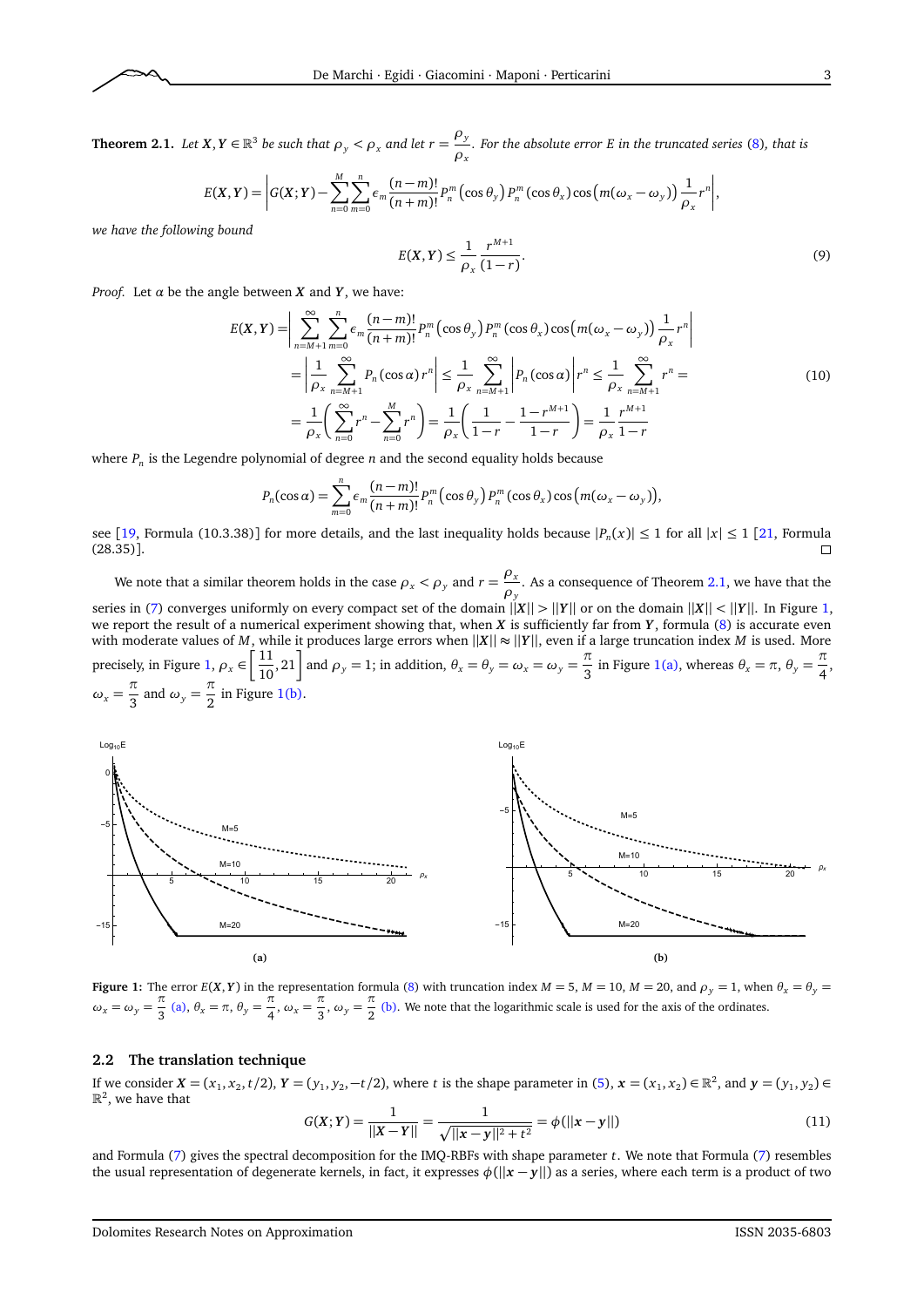functions of only one variable, i.e., a function of *x* and the other of *y*. In addition, it identifies two regions where we have two different representations. In fact, the structure of [\(7\)](#page-1-4) requires us to divide the elements of **A** into three sets: the elements where  $||x|| < ||y||$ , those where  $||x|| > ||y||$ , and those where  $||x|| = ||y||$  for which [\(7\)](#page-1-4) cannot be used. This is an interesting formula resembling a low-rank decomposition of matrix *A*, but unfortunately it does not provide a low-rank representation of the matrix *A* due to the aforementioned partition of *A*. However, formula [\(7\)](#page-1-4) provides a local decomposition for *φ*(||*x* − *y*||) that can be profitably used in the solution of [\(4\)](#page-1-2).

When the ratio  $\rho_y/\rho_x \approx 1$  (but *X* is substantially different from *Y*), a simple translation operation can be used in formula [\(8\)](#page-1-5). Let  $\mathbf{z} = (z_1, z_2) \in \Omega \subset \mathbb{R}^2$  be such that  $||\mathbf{y} - \mathbf{z}|| < ||\mathbf{x} - \mathbf{z}||$ , and let  $\mathbf{Z} = (z_1, z_2, -t/2)$ , then from [\(8\)](#page-1-5) we have:

<span id="page-3-0"></span>
$$
\phi(||x - y||) = \phi(||(x - z) - (y - z)||) = G(X - Z; Y - Z) \approx
$$
\n
$$
\approx \sum_{n=0}^{M} \sum_{m=0}^{n} \epsilon_m \frac{(n-m)!}{(n+m)!} p_n^m \left( \cos(\theta_{y-z}) \right) P_n^m \left( \cos(\theta_{x-z}) \right) \cos\left( m(\omega_{x-z} - \omega_{y-z}) \right) \frac{\rho_{y-z}^n}{\rho_{x-z}^{n+1}},
$$
\n(12)

where  $(\rho_{x-x},\theta_{x-z},\omega_{x-z})$ ,  $(\rho_{y-z},\theta_{y-z},\omega_{y-z})$  are the spherical coordinates of vectors  $X-Z$ ,  $Y-Z\in\mathbb{R}^3$ , respectively. The translation technique for the computation of *A***c** consists in a convenient use of [\(12\)](#page-3-0). For simplicity of notation, let us define the following quantities:  $d_{n,m} = \epsilon_m \frac{(n-m)!}{(n+m)!}$  $\frac{(n-m)!}{(n+m)!}, h_{n,m}(X-Z) = \frac{P_n^m(\cos(\theta_{X-z}))}{\rho_{X-z}^{n+1}}$  $\frac{\rho_{\infty}(G_{X-z})}{\rho_{X-z}^{n+1}}$ ,  $j_{n,m}(Y-Z) = P_n^m(\cos(\theta_{y-z})) \rho_{y-z}^n$ . Thus, when  $||y-z|| < ||x-z||$ , we can separate the contribution of *x* and *y* in the following way:

<span id="page-3-4"></span>
$$
\phi(||\mathbf{x} - \mathbf{y}||) = \sum_{n=0}^{M} \sum_{m=0}^{n} d_{n,m} h_{n,m}(X - Z) \cos(m\omega_{x-z}) j_{n,m}(Y - Z) \cos(m\omega_{y-z}) + + \sum_{n=0}^{M} \sum_{m=0}^{n} d_{n,m} h_{n,m}(X - Z) \sin(m\omega_{x-z}) j_{n,m}(Y - Z) \sin(m\omega_{y-z}).
$$
\n(13)

We can suppose, without losing generality, that the domain Ω is contained in a square *D* ⊂ R<sup>2</sup>. The proposed strategy considers a set of partitions of *D*: the first partition is obtained by dividing *D* into 4 × 4 equivalent blocks, the successive are obtained by bisecting the edges of the previous blocks. More precisely, the partition considered in *D* depends on a recursive index *l*, with *l* = 1, [2,](#page-3-1) . . . , *L*. For each level *l*, the square D is partitioned in  $2^{l+1} \times 2^{l+1}$  blocks like in Figure 2, where the first two levels of these partitions are considered. The idea of the proposed strategy is the following: when  $y \in \mathcal{X}$  is in a set *S* (the dark gray squares in Figure [2\)](#page-3-1) of the considered partition, we associate to *y* the center *z* of *S* and we use formula [\(12\)](#page-3-0) only for  $x \in \mathcal{X}$ belonging to well-separated squares of the considered partition (the light gray squares in Figure [2\)](#page-3-1). In this way, we obtain a high accuracy of formula [\(12\)](#page-3-0), even for small values of the truncation index *M*.

<span id="page-3-2"></span><span id="page-3-1"></span>x y z **(a) (b)**



<span id="page-3-3"></span>**Figure 2:** Example of the translation technique at levels  $l = 1$  [\(a\)](#page-3-2) and  $l = 2$  [\(b\).](#page-3-3)

In more detail, for each point *y* in a block at level 1, we choose *z* as the center of this block as shown in the dark gray block in Figure [2](#page-3-1)[\(a\).](#page-3-2) Then, we define the well-separated blocks, with respect to the previously selected block that contains *y*, as those blocks of points *x* such that  $\frac{\rho_{y-z}}{z}$  $\frac{\rho_{y-z}}{\rho_{x-z}} < \frac{1}{2}$ 2 . In Figure [2](#page-3-1)[\(a\),](#page-3-2) the well-separated blocks are the light gray ones. So, for each *y*, in a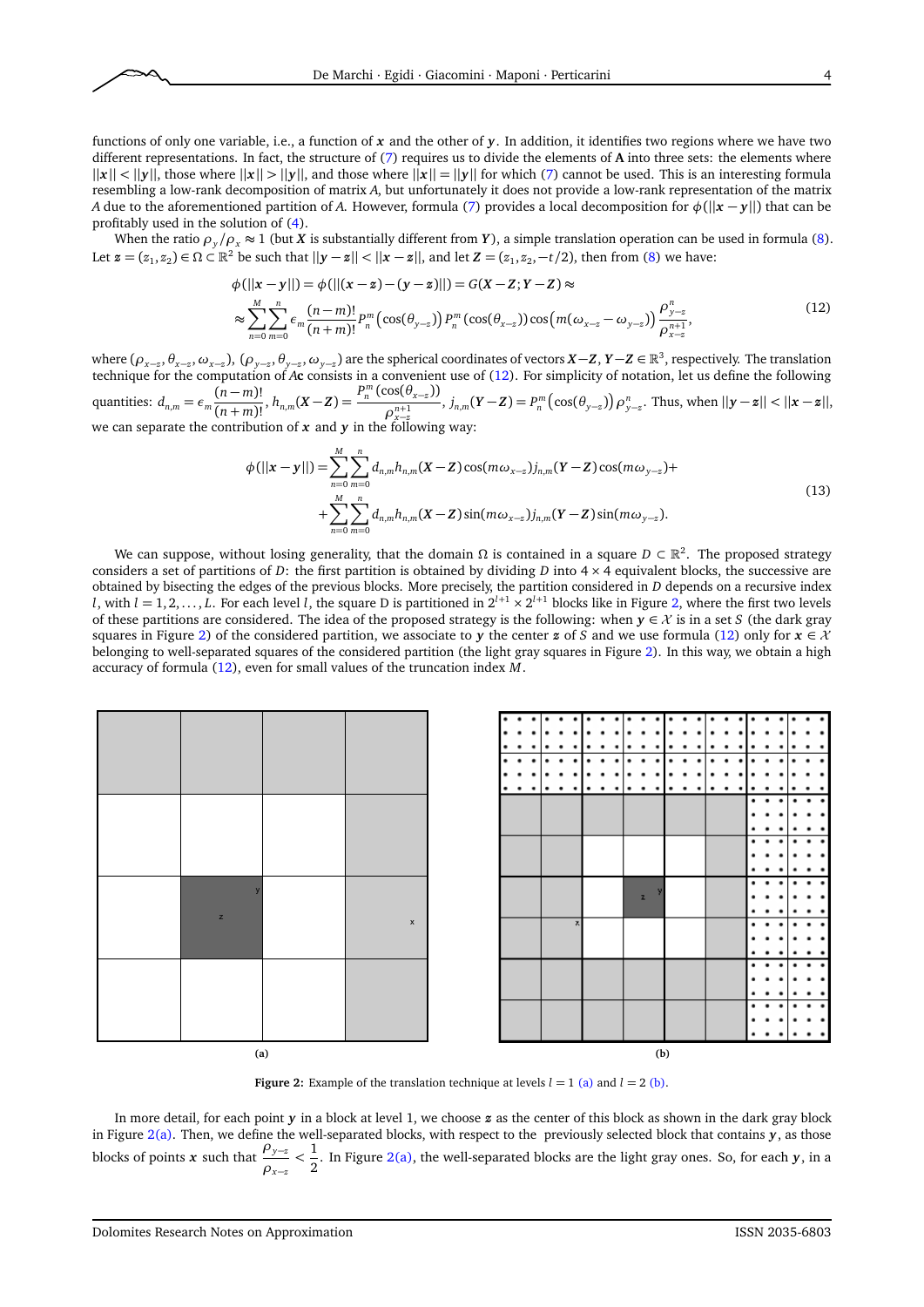given block of the partition we apply formula [\(12\)](#page-3-0) for points *x* in the corresponding well-separated blocks of the same partition. In this way, if  $t = 1$  and *D* has unitary edge, we have an error  $E < 2.86 \cdot 10^{-9}$  when  $M = 10$ , and an error  $E < 4.41 \cdot 10^{-17}$  when *M* = 20. In fact, it is easy to verify that  $\rho_{y-z} \leq \frac{\sqrt{2}}{8}$  $\frac{\sqrt{2}}{8}$  and  $\rho_{x-z} \ge \frac{\sqrt{73}}{8}$  $\sqrt{\frac{73}{8}}$ , so that  $\frac{\rho_{y-z}}{\rho_{x-z}}$  $\frac{P y - z}{P x - z} \le 0.1655$ . At the second level, i.e. *l* = 2, each block of level 1 is partitioned in [2](#page-3-1) × 2 equivalent squares, thus obtaining 64 blocks, as in Figure 2[\(b\).](#page-3-3) At level 2, the same procedure is applied to the part of the domain *D* that has not already been considered at level 1. So, for each point *y* in a smaller block, as the dark gray block in Figure [2](#page-3-1)[\(b\),](#page-3-3) we choose *z* as the center of the block, and we apply formula [\(12\)](#page-3-0) for each point *x* in the new well-separated blocks, i.e., the light gray blocks in Figure [2](#page-3-1)[\(b\).](#page-3-3) Also at this level we have the same accuracy of previous level. The dotted region in Figure [2](#page-3-1)[\(b\)](#page-3-3) highlights the region where formula [\(12\)](#page-3-0) has been already applied and so it does not need to be treated at this level. We repeat this procedure for all the blocks until the finest level *L* is reached, where the contributions of the remaining white regions are directly computed by using formula [\(5\)](#page-1-6) in the matrix action.

In Algorithm [1,](#page-4-1) we report the translation technique for computing the matrix-vector product  $b = Au$ , when  $u \in \mathbb{R}^N$  is a generic vector. In this algorithm, we use the following notation:  $P_l$  is the set of all blocks at level *l*, *p* is one of these blocks,  $S_p$  is the set of the blocks well-separated from the block *p*, and *NS<sup>p</sup>* is the set of the blocks which are not well-separated from the block *p*.

```
Algorithm 1: Given \mathbf{u} \in \mathbb{R}^N, computes \mathbf{b} = A\mathbf{u} \in \mathbb{R}^N as follows.

 2 for l = 1, . . . , L do
 3 for p \in P_1 do
 \boldsymbol{z} z is the center of p
 5 for y_i \in p do
  6 \vert \vert \ \vert \ \mathbf{v} = (0, \ldots, 0)^T;\mathbf{v} = (0, \ldots, 0)^T;8 \vert \vert \vert Compute the contribution of y_j(13)
 9 for n = 0, ..., M do
 10 \vert \vert \vert \vert for m = 0, ..., n do
 k = \frac{n(n+1)}{2}\frac{1}{2} + m + 1
 12 c v<sub>k</sub> = v<sub>k</sub> + j<sub>n</sub>m(<b>Y<sub>j</sub> − Z) sin(m\omega_{y_j-z})u<sub>j</sub>
 13 w<sub>k</sub> = w<sub>k</sub> + j<sub>n,m</sub>(Y<sub>j</sub> − Z) cos(m\omega_{y_j-z})u<sub>j</sub>
 14 end
15 end
16 end
\mathbf{17} for \mathbf{x}_i \in S_n do
 18 \vert \vert Compute the contribution of x_i(13)
19 for n = 0, ..., M do
20 for m = 0, . . . , n do
 k = \frac{n(n+1)}{2}\frac{1}{2} + m + 1
 22 \left| \begin{array}{c} | \\ | \end{array} \right| \left| \begin{array}{c} \mathbf{b}_i = \mathbf{b}_i + d_{n,m} h_{n,m}(X_i - Z) \end{array} \right| sin(m\omega_{x_i - z})\mathbf{v}_k + \cos(m\omega_{x_i - z})\mathbf{w}_k23 \parallel \parallel end
_{24} \parallel \parallel end
25 end
26 end
27 end
28 for p \in P_L do
29 for x_i \in NS_p do
30 \mid \text{for } y_i \in p \text{ do}31 \vert \vert Compute the contribution of x_i and y_j(4)
\mathbf{b}_{i} = \mathbf{b}_{i} + A_{i,i} \mathbf{u}_{i}33 end
34 end
35 end
```
# <span id="page-4-1"></span><span id="page-4-0"></span>**2.3 The computational cost**

The recursive procedure described in the previous section gives an efficient method for computing A**u**, where  $\mathbf{u} \in \mathbb{R}^N$  is a generic vector and the data sites in X are generic points of the domain *Ω*. However, for the sake of simplicity, we suppose a uniform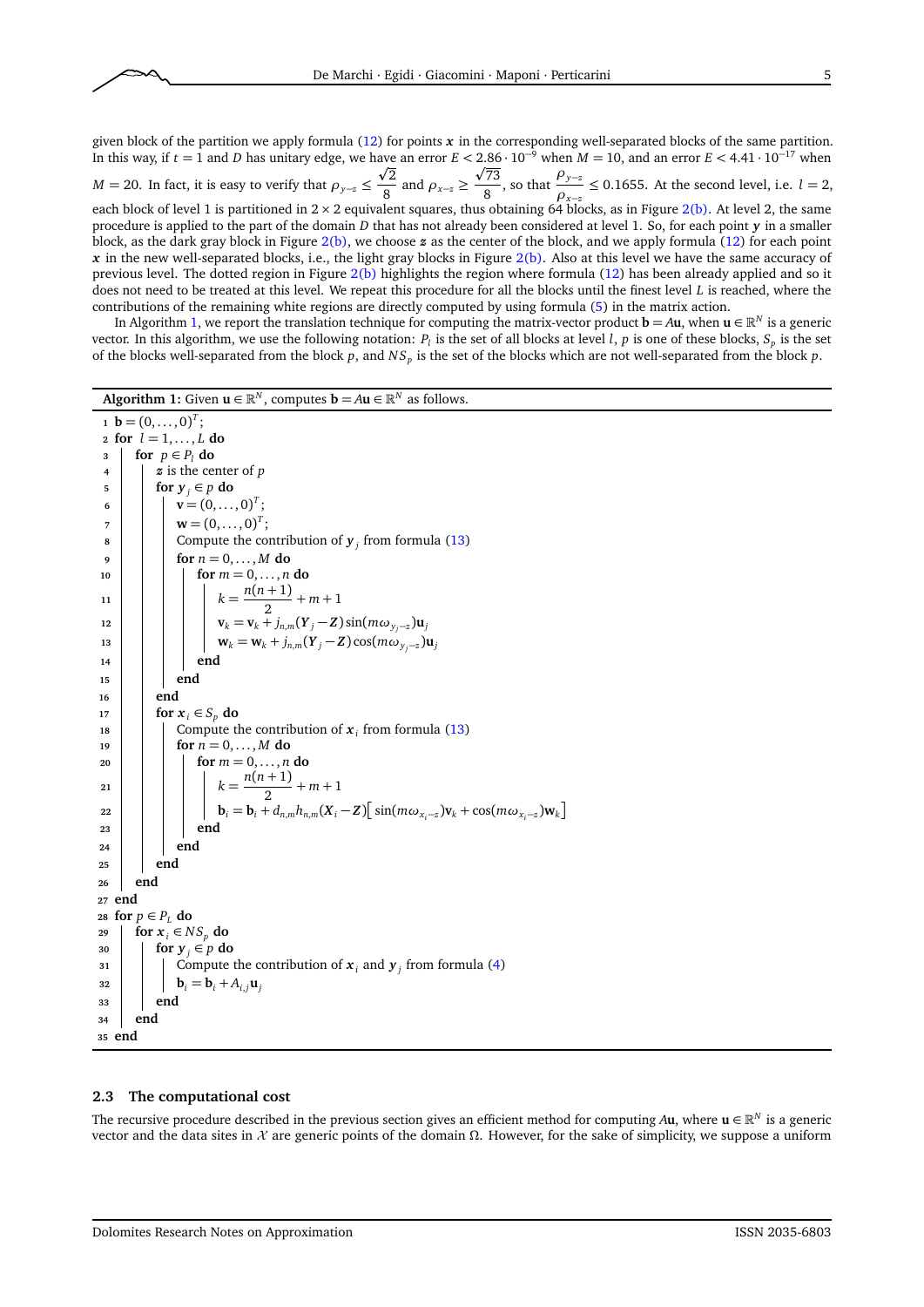distribution of points, so at the generic level *l*, each block *p* contains  $\frac{N}{4^{l+1}}$  data sites. As illustrated in Algorithm [1,](#page-4-1) we have that

$$
\sum_{j=1}^{N} A_{i,j} \mathbf{u}_{j} = \sum_{l=1}^{L} \sum_{\substack{p \in P_{l} \\ i \in S_{p}}} \left\{ \sum_{n=0}^{M} \sum_{m=0}^{n} \left( d_{n,m} h_{n,m}(X_{i}-Z) \cos(m\omega_{x_{i}-z}) \right) \left( \sum_{j \in p} j_{n,m}(Y_{j}-Z) \cos(m\omega_{y_{j}-z}) \mathbf{u}_{j} \right) + \\ + \sum_{n=0}^{M} \sum_{m=0}^{n} \left( d_{n,m} h_{n,m}(X_{i}-Z) \sin(m\omega_{x_{i}-z}) \right) \left( \sum_{j \in p} j_{n,m}(Y_{j}-Z) \sin(m\omega_{y_{j}-z}) \mathbf{u}_{j} \right) \right\} + \\ + \sum_{\substack{p \in P_{l} \\ i \in N_{Sp}}} \left\{ \sum_{j \in p} A_{i,j} \mathbf{u}_{j} \right\}, \qquad i=1,\ldots,N,
$$
\n(14)

where  $i \in S_p$  denotes that  $x_i$  is in well-separated blocks  $S_p$ , while  $j \in p$  denotes that  $y_j$  is in  $p$ . This shows that the computation consists of two main addenda. The first addendum in [\(14\)](#page-5-0), i.e., the one for  $i \in S_p$ ,  $p \in P_l$ ,  $l = 1, \ldots, L$ , can be computed efficiently since the part depending on the row indices *i* is independent of the part depending on the column indices *j*; while the second addendum has to be evaluated only at the last level *L*. The computational cost *c* of the matrix-vector product in [\(14\)](#page-5-0) can be obtained by summing the cost of the various steps. We retrace the computations in Algorithm [1](#page-4-1) and we evaluate the overall computational cost by counting only the multiplication operations. The computation of the coefficients  $d_{n,m}$  and functions  $h_{n,m}$ ,  $j_{n,m}$  as well as trigonometric functions in formula [\(14\)](#page-5-0) are not considered since they are computed only once at the beginning of the solution process and stored in arrays.

Let  $c_1$  be the cost of lines  $5 - 16$  in Algorithm [1,](#page-4-1) so  $c_1$  is equal to the cost of

$$
\mathbf{v}_{n,m}(Z) = \sum_{j \in p} j_{n,m}(Y_j - Z) \sin(m\omega_{y_j - z}) \mathbf{u}_j \quad \text{and} \quad \mathbf{w}_{n,m}(Z) = \sum_{j \in p} j_{n,m}(Y_j - Z) \cos(m\omega_{y_j - z}) \mathbf{u}_j,
$$
(15)

for all  $n = 0, 1, \ldots, M$ ,  $m = 0, 1, \ldots, n$ , that is  $4KN_p$ , where  $N_p$  are the number of points of X contained in p and  $K =$  $(M + 1)(M + 2)/2$ . Thus, considering a block *p* at a generic level *l*, we have

<span id="page-5-2"></span><span id="page-5-1"></span><span id="page-5-0"></span>
$$
c_1 \le 4\frac{N}{4^{l+1}}K,
$$

Let  $c_2$  be the cost of lines 2 − 27 in Algorithm [1,](#page-4-1) that is the cost of

$$
\sum_{n=0}^{M} \sum_{m=0}^{n} d_{n,m} h_{n,m}(X_i - Z) \sin(m\omega_{x_i - z}) \mathbf{v}_{n,m}(Z) \text{ and } \sum_{n=0}^{M} \sum_{m=0}^{n} d_{n,m} h_{n,m}(X_i - Z) \cos(m\omega_{x_i - z}) \mathbf{w}_{n,m}(Z), \tag{16}
$$

for all  $n = 0, 1, ..., M$ ,  $m = 0, 1, ..., n$ ,  $p \in P_l$ ,  $l = 1, 2, ..., L$ ,  $\boldsymbol{z}$  the centre of  $p$ ,  $i \in S_p$ , where  $\mathbf{v}_{n,m}$ ,  $\mathbf{w}_{n,m}$  contain the contributions of the points  $\mathbf{y}_j$  for the sine and cosine part, respectively, already calculated in [\(15\)](#page-5-1);  $\mathbf{v}_{n,m}$ ,  $\mathbf{w}_{n,m}$  correspond respectively to  $\mathbf{v}_k$ ,  $\mathbf{w}_k$ in Algorithm [1.](#page-4-1) In the following discussion, the cost of the multiplication by the factor  $d_{n,m}$  is neglected since such factor can be included in  $h_{n,m}$  or, equivalently, in  $j_{n,m}$  during the construction of the data structures. We analyse the cost  $c_2$  as function of the level *l*. At the first level, we have  $N/16$  points of  $X$  in each block  $p \in P_1$  and at most there are 12 well-separated blocks from  $p$ , that are blocks in  $S_p$ . Thus, the cost  $c_2^{(1)}$  at the first level is

$$
c_2^{(1)} \le 4K12 \frac{N}{16} = 3KN,
$$

where *K* is defined above and gives the number of addenda in each sum appearing in [\(16\)](#page-5-2). At level  $l \geq 2$ , each block of the level *l* − 1 is divided into 4 blocks, so fixing the block *p* of the first level, *p* is divided into 4<sup>*l*-1</sup> blocks at level *l*. For each small block there are at most 27 well-separated blocks. Thus, the cost  $c_2^{(l)}$  at level *l* is

$$
c_2^{(l)} \le 4K4^{l-1}27\frac{N}{4^{l+1}} = \frac{27}{4}KN.
$$

Since in the costs  $c_2^{(l)}$ ,  $l = 1, 2, ..., L$ , we fixed a block of the first level and we referred to it during the calculations, by considering also that there are 16 different blocks at the first level, we have

$$
c_2 \le 16 \sum_{l=1}^{L} c_2^{(l)} \le 108 K N L.
$$

Let  $c_3$  be the cost of lines  $28 - 35$  in Algorithm [1,](#page-4-1) that is the cost of

$$
\sum_{j\in p}A_{i,j}\mathbf{u}_{j},
$$

for all  $i \in NS_p$  and  $p \in P_L$ . With analogous arguments to the ones used above, i.e., the number of blocks in the first level, the number of blocks obtained at level *L* from the subdivision of a first-level block into smaller blocks and the number of points into a block, considering also that the maximum number of non well-separated blocks is at most 9, we obtain

$$
c_3 \leq 16 \, 4^{L-1} \frac{N}{4^{L+1}} 9 \frac{N}{4^{L+1}} = 9 \frac{N^2}{4^{L+1}}.
$$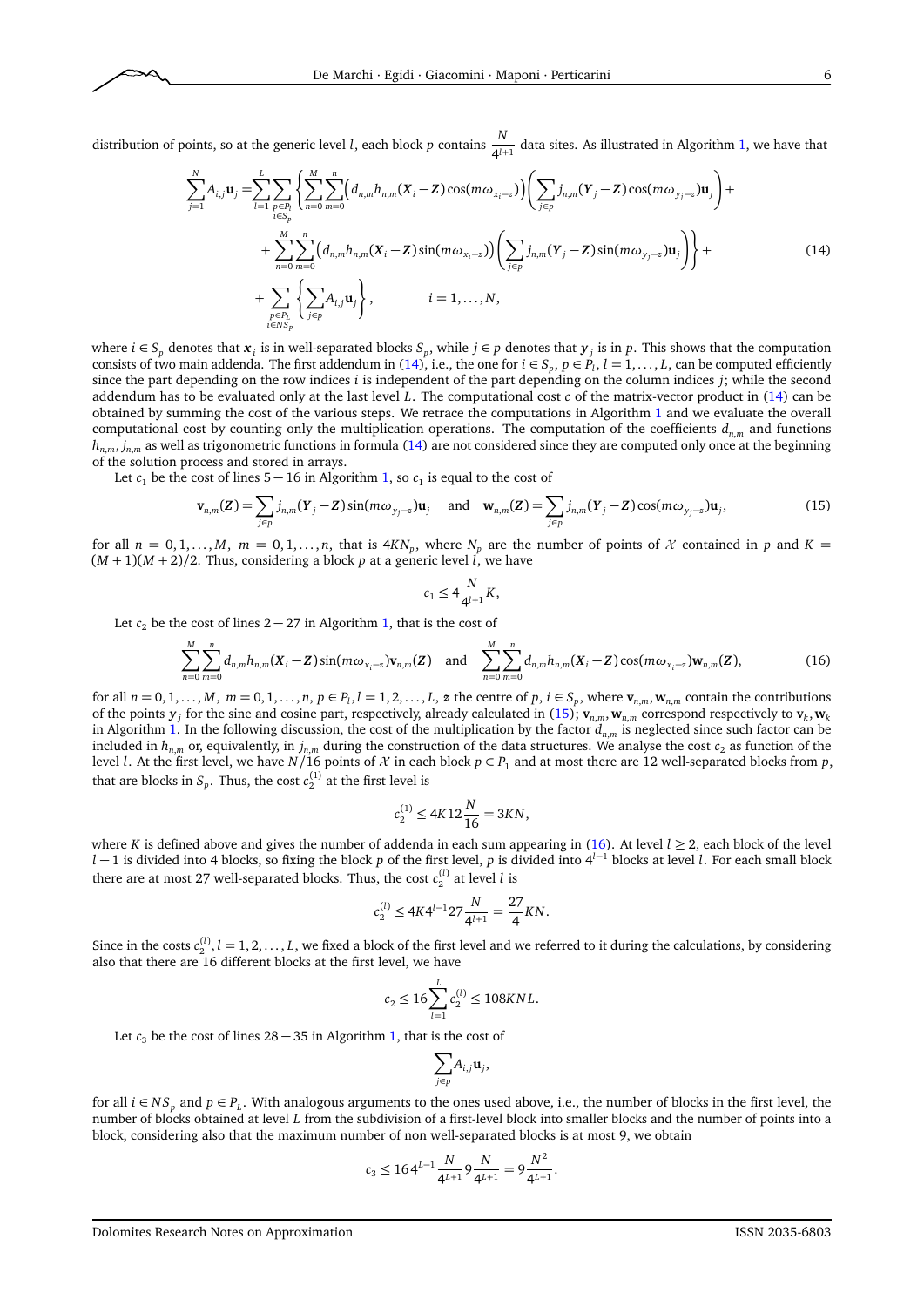

<span id="page-6-2"></span>
$$
c = c_1 + c_2 + c_3 \le
$$
  
\n
$$
\leq N \left( \frac{4K}{4^{l+1}} + 108KL + \frac{9N}{4^{l+1}} \right) \le
$$
  
\n
$$
\leq N \left( 109KL + \frac{9N}{4^{l+1}} \right).
$$
\n(17)

In formula [\(17\)](#page-6-2), the parameters *K* and *N* are fixed before the procedure, whereas the number of levels *L* should be chosen in order to obtain the minimum *c*. Now, if we consider the upper bound for *c*, we should search for the minimum of this upper bound. In more detail, let  $\alpha = 109K$ ,  $\beta = 9N/4$ ,  $g(\lambda) = \alpha\lambda + \frac{\beta}{\lambda^2}$  $\frac{P}{4\lambda}$ , where  $\lambda$  is the real extension of the integer variable *L*. Then, it can be shown that *g* has a minimum in  $\lambda_{min} = \log_4 \left( \frac{\beta \log_{10}(4)}{\alpha} \right)$ *α* ), where  $g(\lambda_{min}) = \frac{\alpha}{\log_{10}(4)}$  $\bigg(\log_{10}\bigg(\frac{\beta \log_{10}(4)}{\alpha}\bigg)$ *α*  $+ 1$ . A similar result can be obtained without the extension of the integer variable *L*, because of the convexity of the function *g*. In conclusion, the upper bound of *c* is proportional to  $N \log_{10}(N)$ .

## <span id="page-6-0"></span>**3 Numerical simulations**

We present a numerical experiment performed with the technique described in the previous section, in order to show the accuracy and the efficiency of the proposed method. The experiment consists in computing the product of the matrix *A* and a random vector whose components range is [−1, 1], by using two different techniques: the standard matrix-vector multiplication, and the translation technique described in Section [2.](#page-0-0)

We fix the shape parameter  $t = 1$ , and we consider the set of quasi-random *N* Halton points [[14](#page-7-14)] in  $\Omega = [0,1]^2$ , with  $N = 2(4)$ , 4(4), 6(4), 8(4), 1(5), where  $x(y)$  denotes the real number  $x \cdot 10^y$ . Furthermore, in the translation technique, the truncation index in [\(12\)](#page-3-0) is fixed to  $M = 10$  and the maximum number of levels is  $L = 1,2,3$ . The results are reported in Table [1](#page-6-3) and Figure [3.](#page-7-15) Table [1](#page-6-3) shows the elapsed time *T* in the computation of the product of *A* and a random vector by using a standard row-column product, the elapsed time in the same computation by using the translation technique, the relative error *E* in infinity-norm between the result computed by the translation technique and the one obtained by the standard row-column product, and the number of levels *L* that gives the best efficiency result among  $L = 1,2,3$  $L = 1,2,3$ . In addition, Figure 3 reports a comparison of the execution times of the different methods. In the *x*−axis the number of interpolation points is reported, while the vertical axis gives the normalised execution time, that is the execution time divided by the number of interpolation points,

i.e.,  $\frac{T}{N}$ . The line with circular markers represents the usual matrix-vector multiplication, while the line with squared markers represents the proposed technique. In Figure [3,](#page-7-15) the substantial reduction of the execution time can be easily appreciated, as well as the logarithmic trend of the proposed strategy.

The results in Table [1](#page-6-3) and Figure [3](#page-7-15) have been obtained on a Workstation equipped with an Intel(R) Xeon(R) CPU E5-2620 v3 @2.40GHz, operative system Red Hat Enterprise Linux, release 7.5. All computations have been made in double precision and the FORTRAN codes have been compiled by the NAGWare f95 Compiler.

<span id="page-6-3"></span>

| $\boldsymbol{N}$ | Standard<br>[s]<br>T | Translation |            |   |
|------------------|----------------------|-------------|------------|---|
|                  |                      | [s]<br>T    |            | L |
| 2(4)             | 1.62(0)              | 1.58(0)     | $2.67(-9)$ |   |
| 4(4)             | 1.79(1)              | 5.23(0)     | $4.61(-9)$ | 2 |
| 6(4)             | 3.21(1)              | 9.78(0)     | $6.62(-9)$ | 2 |
| 8(4)             | 8.38(1)              | 1.58(1)     | $8.72(-9)$ | 2 |
| 1(5)             | 1.28(2)              | 2.33(1)     | $1.06(-8)$ | 2 |

**Table 1:** Execution times *T* (in seconds), relative error *E* and number of levels *L* by varying the number of points *N*, for the truncation index  $M = 10$ .

From these results, we can observe a substantially reduced computational time *T* of the translation technique with respect to the standard computation, especially for large value of *N*. Moreover, the error *E* shows the high accuracy provided by the proposed method despite the small value of the truncation index *M*.

## <span id="page-6-1"></span>**4 Conclusions**

We considered a scattered interpolation problem with the IMQ-RBFs and we proposed an efficient strategy for computing the product between the coefficient matrix and a generic vector. This method is based on the well-known decomposition formula in spherical coordinates for the Laplacian operator and a simple translation technique. The presented numerical experiments show strongly promising results, both for the efficiency and the accuracy of the proposed technique. In fact, such computational strategy has a smaller computational cost than the standard matrix-vector multiplication, and the computed numerical solutions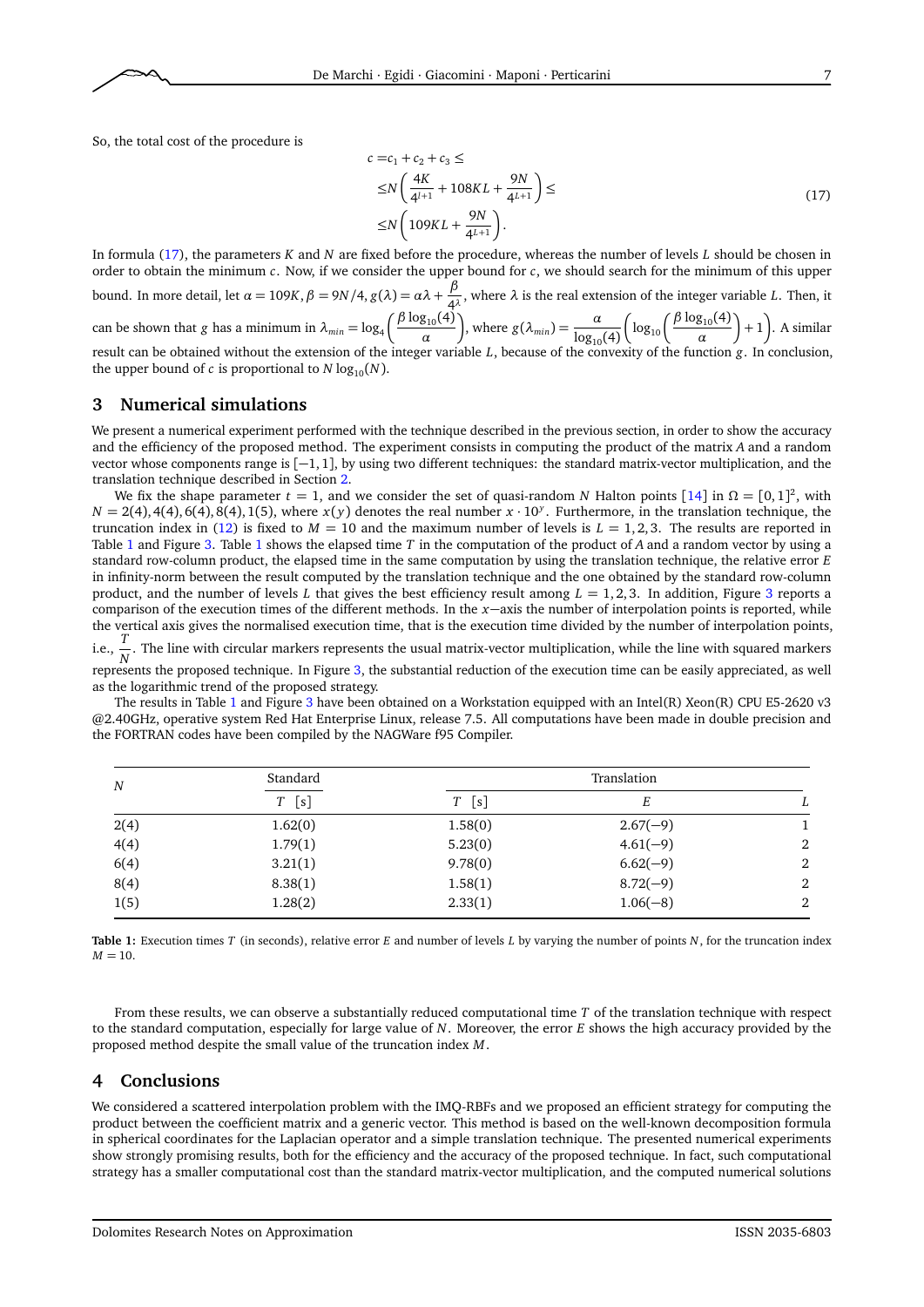<span id="page-7-15"></span>

**Figure 3:** Trends of the normalised execution times with the two strategies, when  $M = 10$ 

are almost the same. These results encourage further investigations about this method. In particular, such strategy should be implemented into an iterative method for the solution of the interpolation problem. Then, it could be interesting to study the generalization of this technique to the interpolation problem with different choices of RBFs, as well as to the collocation problem for the solution of differential equations. Finally, the decomposition of *A* could be profitably exploited for the construction of ad-hoc preconditioner for the interpolation problem.

**Acknowledgments** This research has been accomplished within Rete ITaliana di Approssimazione (RITA), the thematic group on "Approximation Theory and Applications" of the Italian Mathematical Union and partially funded by GNCS-IN*δ*AM.

#### **References**

- <span id="page-7-4"></span>[1] R. K. Beatson, J. B. Cherrie, C. T. Mouat. Fast fitting of radial basis functions: Methods based on preconditioned GMRES iteration. *Advances in Computational Mathematics*, 11(2–3):253–270, 1999.
- <span id="page-7-8"></span>[2] R. K. Beatson, G. N. Newsam. Fast evaluation of radial basis functions: Moment-based methods. *SIAM Journal on Scientific Computing*, 19(5):1428–1449, 1998.
- <span id="page-7-9"></span>[3] R. K. Beatson, G. N. Newsam. Fast evaluation of radial basis functions: I. *Computers and Mathematics with Applications*, 24(12):7–19, 1992.
- <span id="page-7-6"></span>[4] P. Benner, T. Mach. The preconditioned inverse iteration for hierarchical matrices. *Numerical Linear Algebra with Applications*, 20(1):150–166, 2013.
- <span id="page-7-12"></span>[5] D. Cai, E. Chow, L. Erlandson, Y. Saad, Y. Xi. SMASH: Structured matrix approximation by separation and hierarchy. *Numerical Linear Algebra with Applications*, 25(6):e2204, 2018.
- <span id="page-7-2"></span>[6] J. C. Carr, W. R. Fright, R. K. Beatson. Surface interpolation with radial basis functions for medical imaging. *IEEE transactions on medical imaging*, 16(1):96–107, 1997.
- <span id="page-7-13"></span>[7] H. S. Carslaw, J. C. Jaeger. Conduction of heat in solids. *Clarendon press*, 1959.
- <span id="page-7-7"></span>[8] J. B. Cherrie, R. K. Beatson, G. N. Newsam. Fast Evaluation of Radial Basis Functions: Methods for Generalized Multiquadrics in R *n* . *SIAM Journal on Scientific Computing*, 23(5):154–1571, 2002.
- <span id="page-7-10"></span>[9] N. Egidi, P. Maponi. The efficient solution of direct medium problems by using translation techniques. *Mathematics and Computers in Simulation*, 79(8):2361–2372, 2009.
- <span id="page-7-1"></span>[10] J. Flusser. An adaptive method for image registration. *Pattern Recognition*, 25(1):45–54, 1992.
- <span id="page-7-3"></span>[11] C. Franke, R. Schaback. Solving partial differential equations by collocation using radial basis functions. *Applied Mathematics and Computation*, 93(1):73–82, 1998.
- <span id="page-7-11"></span>[12] A. Gillman, P.M. Young, P.G. Martinsson. A direct solver with O (N) complexity for integral equations on one-dimensional domains. *Frontiers of Mathematics in China*, 7(2):217–247, 2012.
- <span id="page-7-5"></span>[13] L. Greengard, V. Rokhlin. An adaptive method for image registration. *Journal of computational physics*, 73(2):325–348, 1987.
- <span id="page-7-14"></span>[14] J.H. Halton. On the efficiency of certain quasi-random sequences of points in evaluating multi-dimensional integrals. *Numerische Mathematik*, 2:84–90, 1960.
- <span id="page-7-0"></span>[15] R. L. Hardy. Theory and applications of the multiquadric-biharmonic method 20 years of discovery 1968–1988. *Computers & Mathematics with Applications*, 19(8–9):163–208, 1990.